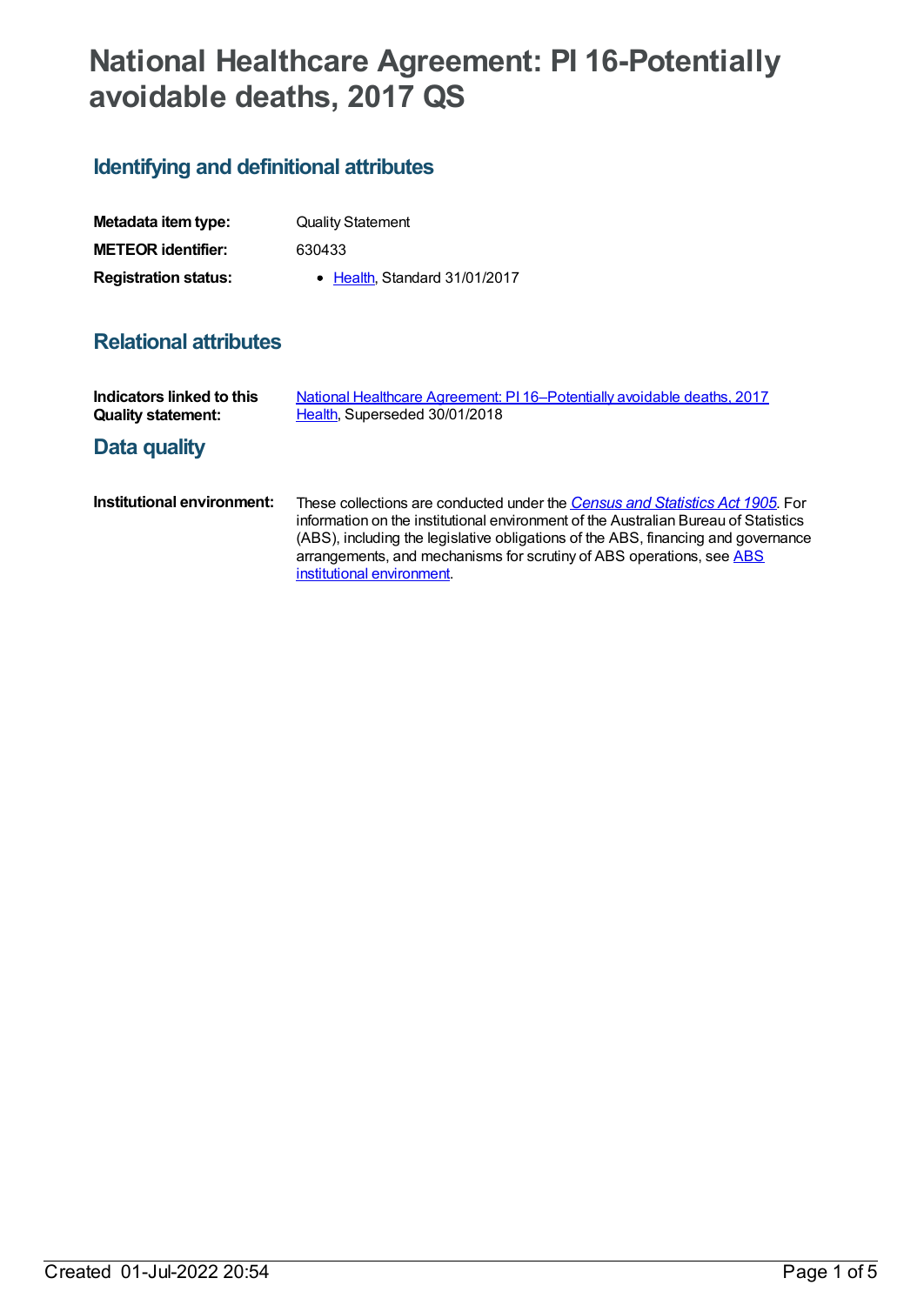**Timeliness:** Causes-of-death data are published on an annual basis. Death records are provided electronically to the ABS by individual registrars on a monthly basis for compilation into aggregate statistics on a quarterly and annual basis. One dimension of timeliness in death registrations data is the interval between the occurrence and registration of a death. As a result, a small number of deaths occurring in one year are not registered until the following year or later.

> Traditionally, the Causes of Death, Australia dataset is released annually, approximately 15 months after the end of the reference period. The 2015 Causes of Death dataset has been released approximately 6 months earlier than usual, allowing more timely access to Australian mortality data. For more information on process changes see *A more timely annual [collection:](http://www.abs.gov.au/AUSSTATS/abs@.nsf/Latestproducts/3303.0Technical%20Note12015?opendocument&tabname=Notes&prodno=3303.0&issue=2015&num=&view=) changes to ABS processes* (technical note) in *Causes of death Australia, 2015* (ABS 2017).

There is a focus on fitness for purpose when causes-of-death statistics are released. To meet user requirements for accurate causes-of-death data, it is necessary to obtain information from other administrative sources before all information for the reference period is available. This specifically applies to coroner-certified deaths, where extra information relating to the death is provided through police, toxicology, autopsy and coronial finding reports. A balance therefore needs to be maintained between accuracy (completeness) of data and timeliness. ABS provides the data in a timely manner, ensuring that all coding possible can be undertaken with accuracy prior to publication.

As coroner-certified deaths can have ill-defined causes of death until a case is closed within the coronial system, a revisions process was introduced to enhance the cause of death output for open coroner cases. This process enables the use of additional information relating to coroner-certified deaths either 12 or 24 months after initial processing. See [Explanatory](http://www.abs.gov.au/AUSSTATS/abs@.nsf/Previousproducts/3303.0Technical%20Note32014?opendocument&tabname=Notes&prodno=3303.0&issue=2014&num=&view=) notes 52-55 and the Causes of death revisions, 2012 and 2013 technical note in *Causes of Death, Australia, 2014* (ABS 2016) for further information on the revision process

*Causes of Death, Australia, 2015* (ABS 2017) does not include revised data for the 2013 or 2014 reference periods. The ABS remains committed to the revision of coroner-referred deaths and will release revised data for these reference periods in early 2017.

Preliminary estimated resident population (ERP) data are compiled and published quarterly and is generally made available 5–6 months after the end of each reference quarter. Every year, the 30 June ERP is further disaggregated by sex and single year of age, and is made available 5–6 months after the end of the reference quarter. Commencing with data for September quarter 2006, revised estimates are released annually and made available 21 months after the end of the reference period for the previous financial year, once more accurate births, deaths and net overseas migration data become available. In the case of births and deaths, the revised data are compiled on a date of occurrence basis. In the case of net overseas migration, final data is based on actual traveller behaviour. Generally ERP data are not changed once they have been finalised unless there are compelling reasons to do so, as in June 2013 when data from September 1991 to June 2006 were revised (for more information on this recasting process, see the feature article titled [Recasting](http://www.abs.gov.au/AUSSTATS/abs@.nsf/Previousproducts/3101.0Feature%20Article2Dec%202012?opendocument&tabname=Summary&prodno=3101.0&issue=Dec%202012&num=&view) 20 years of ERP in the December quarter 2012 issue of *Australian [Demographic](http://www.abs.gov.au/AUSSTATS/abs@.nsf/mf/3101.0) Statistics* (ABS 2013).

For further information on ABS ERP, see the relevant data quality statement. **Accessibility:** Causes-of-death data are available in a variety of formats on the ABS website under the 3303.0 product family. ERP data are available in a variety of formats on the ABS website under the 3101.0 and 3201.0 product families. Further information on deaths and mortality may be available on request. The ABS observes strict confidentiality protocols as required by the *Census and Statistics Act (1905)*. This may restrict access to data at a very detailed level.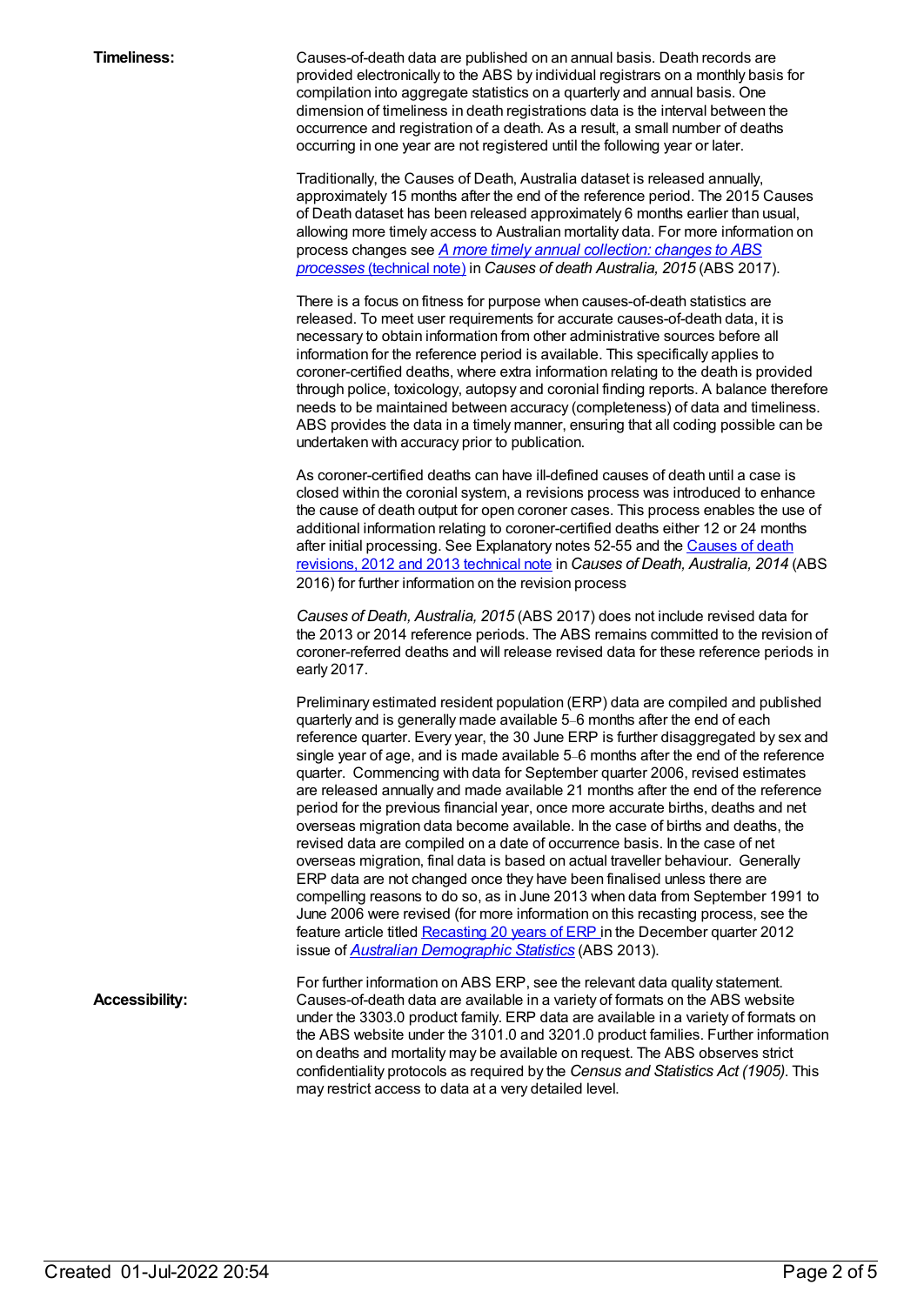| Interpretability: | In 2014, the ABS implemented Iris, a new automated coding software product for<br>assisting in the processing of cause-of-death data. This software has been used to<br>code the 2013, 2014 and 2015 cause-of-death data provided in this supply. With<br>the introduction of new coding software, the ABS also implemented the most up to<br>date versions of the ICD-10 when coding 2013 and (2014, 2015) data (using the<br>2013 and 2015 versions, respectively), and improved a number of coding practices<br>to realign with international best practice. See Technical note 1, ABS<br>implementation of the Iris software: understanding coding and process<br>improvements, in Causes of death, Australia, 2013 (ABS 2015) for further details.                                                                                                                                                                                                                    |
|-------------------|----------------------------------------------------------------------------------------------------------------------------------------------------------------------------------------------------------------------------------------------------------------------------------------------------------------------------------------------------------------------------------------------------------------------------------------------------------------------------------------------------------------------------------------------------------------------------------------------------------------------------------------------------------------------------------------------------------------------------------------------------------------------------------------------------------------------------------------------------------------------------------------------------------------------------------------------------------------------------|
|                   | Data for this indicator have been age-standardised, using the direct method, to<br>'under 75 years' of age. Direct age-standardisation to the 2001 total Australian<br>population was used (see Data cube: standard population for use in age-<br>standardisation table in <b>Australian demographic statistics</b> , Dec 2012 (ABS<br>2013)). Age-standardised results provide a measure of relative difference only<br>between populations.                                                                                                                                                                                                                                                                                                                                                                                                                                                                                                                              |
| <b>Relevance:</b> | The ABS Causes of Death collection includes all deaths that occurred and were<br>registered in Australia, including deaths of persons whose usual residence is<br>overseas. Deaths of Australian residents that occurred outside Australia may be<br>registered by individual Registrars, but are not included in ABS deaths or causes of<br>death statistics.                                                                                                                                                                                                                                                                                                                                                                                                                                                                                                                                                                                                             |
|                   | Data in the Causes of Death collection include demographic items, as well as<br>causes of death information, which is coded according to the International<br>Statistical Classification of Diseases and Related Health Problems (ICD). ICD is<br>the international standard classification for epidemiological purposes and is<br>designed to promote international comparability in the collection, processing,<br>classification, and presentation of causes of death statistics. The classification is<br>used to classify diseases and causes of disease or injury as recorded on many<br>types of medical records as well as death records. The ICD has been revised<br>periodically to incorporate changes in the medical field. The 10th revision of ICD<br>(ICD-10) has been used by the ABS to code cause of death since 1997.                                                                                                                                   |
|                   | For further information on the ABS Causes of Death collection, see the relevant<br>data quality statement.                                                                                                                                                                                                                                                                                                                                                                                                                                                                                                                                                                                                                                                                                                                                                                                                                                                                 |
| <b>Accuracy:</b>  | Information on causes of death is obtained from a complete enumeration of deaths<br>registered during a specified period and is not subject to sampling error. However,<br>deaths data sources are subject to non-sampling error which can arise from<br>inaccuracies in collecting, recording and processing the data.                                                                                                                                                                                                                                                                                                                                                                                                                                                                                                                                                                                                                                                    |
|                   | Although it is considered likely that most deaths of Aboriginal and Torres Strait<br>Islander (Indigenous) Australians are registered, a proportion of these deaths are<br>not registered as Indigenous. Information about the deceased is supplied by a<br>relative or other person acquainted with the deceased, or by an official of the<br>institution where the death occurred and may differ from the self-identified<br>Indigenous origin of the deceased.                                                                                                                                                                                                                                                                                                                                                                                                                                                                                                          |
|                   | All coroner-certified deaths registered after 1 January 2006 are now subject to a<br>revisions process. In this round of Council of Australian Governments (COAG)<br>reporting, 2010, 2011 and 2012 data are final, 2013 data are revised and 2014<br>data are preliminary. Data for 2013 and 2014 are subject to further revisions. Prior<br>to 2006 all ABS processing of causes of death data for a particular reference<br>period was finalised approximately 13 months after the end of the reference period.<br>Where insufficient information was available to code a cause of death (e.g. a<br>coroner-certified death was yet to be finalised by the coroner), less specific ICD<br>codes were assigned as required by the ICD coding rules. The revision process<br>enables the use of additional information relating to coroner-certified deaths, as it<br>becomes available over time. This results in increased specificity of the assigned<br>ICD-10 codes. |
|                   | Revisions will only impact on coroner-certified deaths, as further information<br>becomes available to the ABS about the causes of these deaths. See technical<br>note: Causes of death revisions 2012 and 2013 in Causes of death, Australia.<br>2014 (ABS 2016). The ABS remains committed to revisions of coroner-referred<br>deaths, including the revision of the 2013 and 2014 reference periods. Releases of<br>revised data for these periods will occur in early 2017.                                                                                                                                                                                                                                                                                                                                                                                                                                                                                            |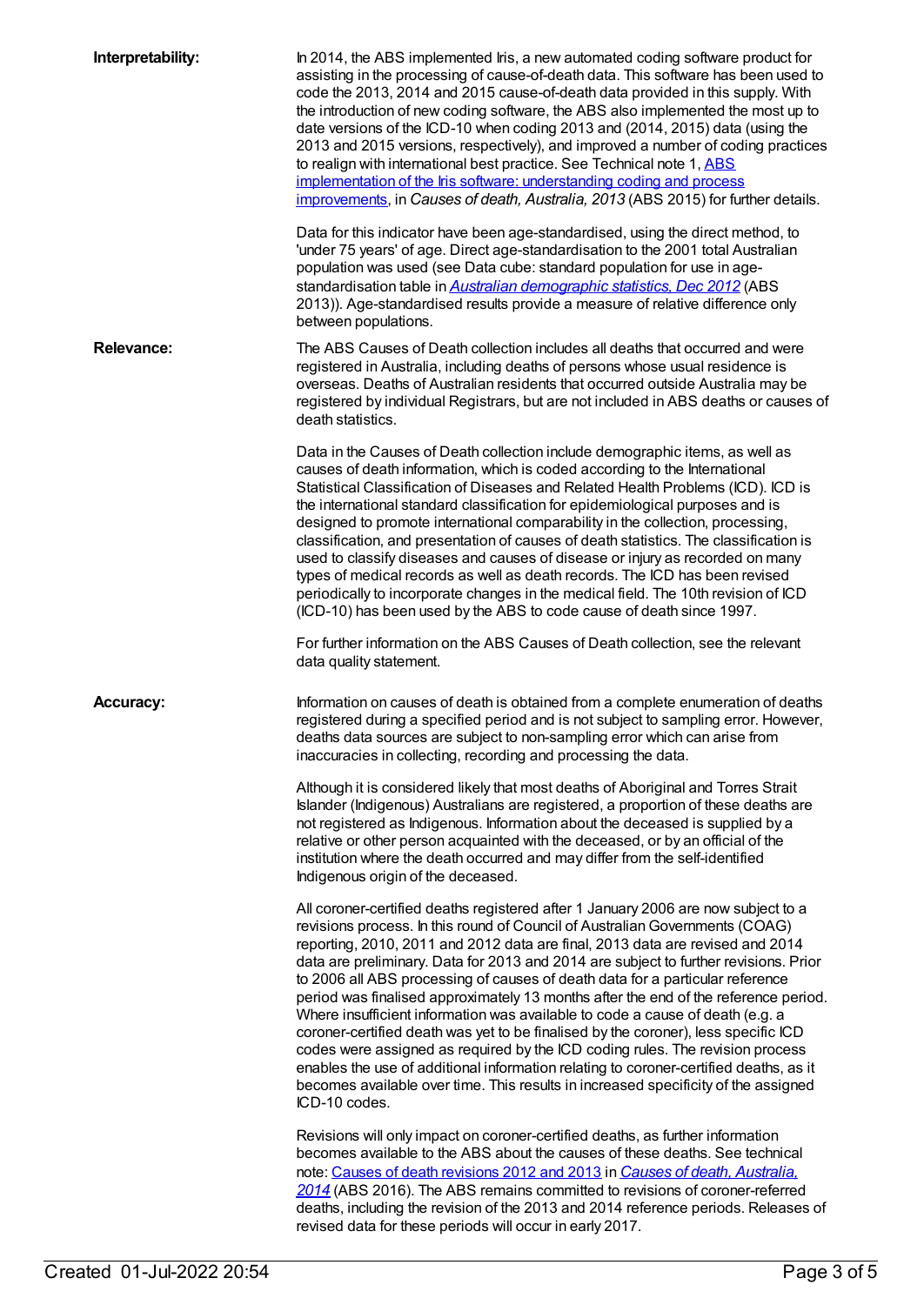In November 2010, the Queensland Registrar of Births, Deaths and Marriages advised the ABS of an outstanding deaths registration initiative undertaken by the Registry. This initiative resulted in the November 2010 registration of 374 previously unregistered deaths which occurred between 1992 and 2006 (including a few for which a date of death was unknown). Of these, around three-quarters (284) were deaths of Aboriginal and Torres Strait Islander Australians.

The ABS discussed different methods of adjustment of Queensland death registrations data for 2010 with key stakeholders. Following the discussion, a decision was made by the ABS and key stakeholders to use an adjustment method that added together deaths registered in 2010 for usual residents of Queensland which occurred in 2007, 2008, 2009 and 2010. This method minimises the impact on mortality indicators used in various government reports. However, care should still be taken when interpreting Aboriginal and Torres Strait Islander death data for Queensland for 2010. Note that there are differences between data output in the *Causes of death, [Australia,](http://www.abs.gov.au/AUSSTATS/abs@.nsf/Lookup/3303.0Main+Features12010?OpenDocument) 2010*publication (ABS 2012) and 2010 data reported for COAG, as this adjustment was not applied in the publication. For further details see Technical Note: Registration of outstanding deaths, Queensland 2010, from the *Deaths, Australia, 2010* publication (ABS 2012) and Explanatory note 103 in the *Causes of death, Australia, 2010* publication (ABS 2012).

Investigation conducted by the Western Australia Registrar of Births, Deaths and Marriages indicated that some deaths of non-Indigenous people were wrongly recorded as deaths of Indigenous people in Western Australia for 2007, 2008 and 2009. The ABS discussed this issue with a range of key stakeholders and users of Aboriginal and Torres Strait Islander deaths statistics. Following this discussion, the ABS did not release Western Australia Aboriginal and Torres Strait Islander deaths data for the years 2007, 2008 and 2009 in the 2010 issue of *Deaths, Australia* (ABS 2011) [publication,](http://www.abs.gov.au/AUSSTATS/abs@.nsf/allprimarymainfeatures/8CE24F3B3F710F8FCA257AAF0013D433?opendocument) or in the 2011 COAG data supply. The Western Australia registry corrected the data and resupplied the corrected data to the ABS. These corrected data were then released by the ABS in spreadsheets attached to *Deaths, Australia, 2010* (ABS 2011) publication on 24 May 2012, and are included in this round of COAG reporting. In addition to that, 3 deaths in Western Australia for 2009 which were wrongly coded as deaths of Indigenous people have been corrected as deaths of non-Indigenous people in previous rounds of COAG reporting.

All ERP data sources are subject to non-sampling error. Non-sampling error can arise from inaccuracies in collecting, recording and processing the data. In the case of Census and Post Enumeration Survey data, every effort is made to minimise reporting error by the careful design of questionnaires, intensive training and supervision of interviewers, and efficient data processing procedures. The ABS does not have control over any non-sampling error associated with births, deaths and migration data. For more information see the *[Demography](http://www.abs.gov.au/AUSSTATS/abs@.nsf/ProductsbyCatalogue/B5BE54544A5DAFEFCA257061001F4540?OpenDocument) Working Paper 1998/2 - Quarterly birth and death estimates, 1998* and *Australian [Demographic](http://www.abs.gov.au/AUSSTATS/abs@.nsf/second+level+view?ReadForm&prodno=3101.0&viewtitle=Australian%20Demographic%20Statistics~Sep%202016~Latest~23/03/2017&&tabname=Past%20Future%20Issues&prodno=3101.0&issue=Sep%202016&num=&view=&) Statistics* (ABS 2009).

Non-Indigenous estimates are available for census years only. In the intervening years, Indigenous population projections are based on assumptions about past and future levels of fertility, mortality and migration. In the absence of non-Indigenous population figures for these years, it is possible to derive denominators for calculating non-Indigenous rates by subtracting the projected Indigenous population from the total population. In the present tables, non-Indigenous population estimates have been derived by subtracting the 2011 Census-based Indigenous population estimates/projections from the 2011 Census-based total persons ERP. Such figures have a degree of uncertainty and should be used with caution, particularly as the time from the base year of the projection series increases.

Non-Indigenous data from the Causes of Death collection do not include death registrations with a 'not stated' Indigenous status.

Some rates are unreliable due to small numbers of deaths over the reference period. Resultant rates could be misleading, for example, where the non-Indigenous mortality rate is higher than the Indigenous mortality rate. Age-standardised death rates based on a very low death count have been deemed unpublishable. Some cells have also not been published to prevent back-calculation of these suppressed cells. Caution should be used when interpreting rates for this indicator. **Coherence:** The methods used to construct the indicator are consistent and comparable with other collections and with international practice.